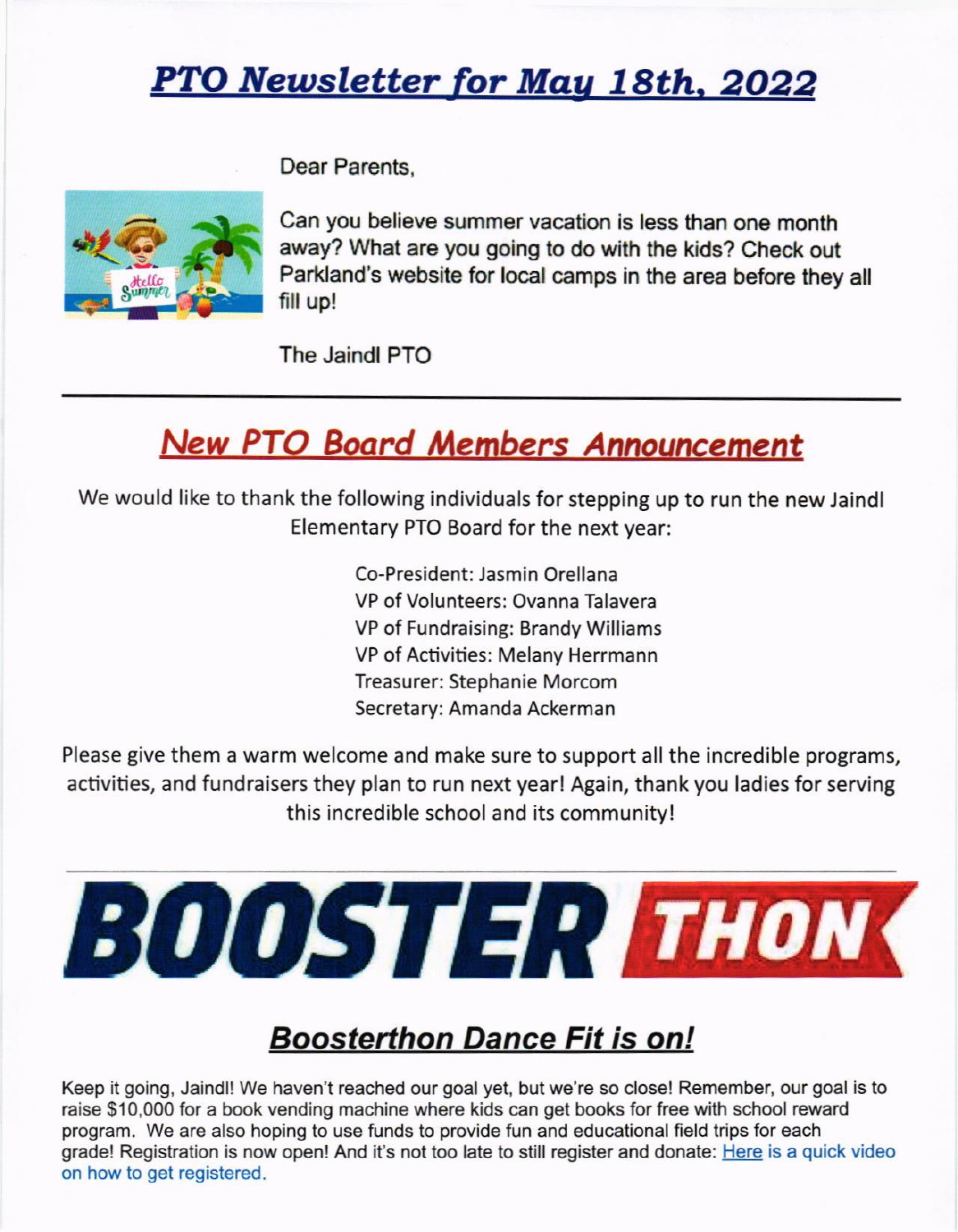we will conclude this fundraiser with an amazing family fun night called the Jaindl Jam on Friday, May 20<sup>th</sup> from 5-8 PM at the elementary school. We will have games, food, and fun. Don't miss it! If you are able to help out with the event, please sign up using the link below.

#### Sign Up Here

Key dates to remember:

- **REGISTRATION OPENS TODAY!** Register on MYBOOSTER.COM
- . Fundraiser Kick Off TODAY 5/11
- Event Day 5/20

SAVE THE DATEL

Thank you for working with us to make our school stronger. We are grateful for your support! Click here to register NOW!



## Fifth Grade Picnic



Hello 5th Grade Families!

Plans for a full day picnic celebrating THE GREAT OUTOOORS and our AMAZING 5th GRADE CLASSES are well undenvay, and we thank you for your participation and help! Please take a look at the sign ups below; all donations and time are very much appreciated and will help make this day one to remember:

Volunteers: https://m.signupgenius.com/#!/showSignUp/10C0D4CA4AA2AA0FCCE9-5thgrade

Donations: https://m.signupgenius.com/#!/showSignUp/10C0D4CA4AA2AA0FCCE9-5thgrade1

lf you have any questions, please reach out to Amy Gomez @ Amy.e.gomez@gmail.com or Katie Frank @ Katiefrank6811@gmail.com! THANK YOU!